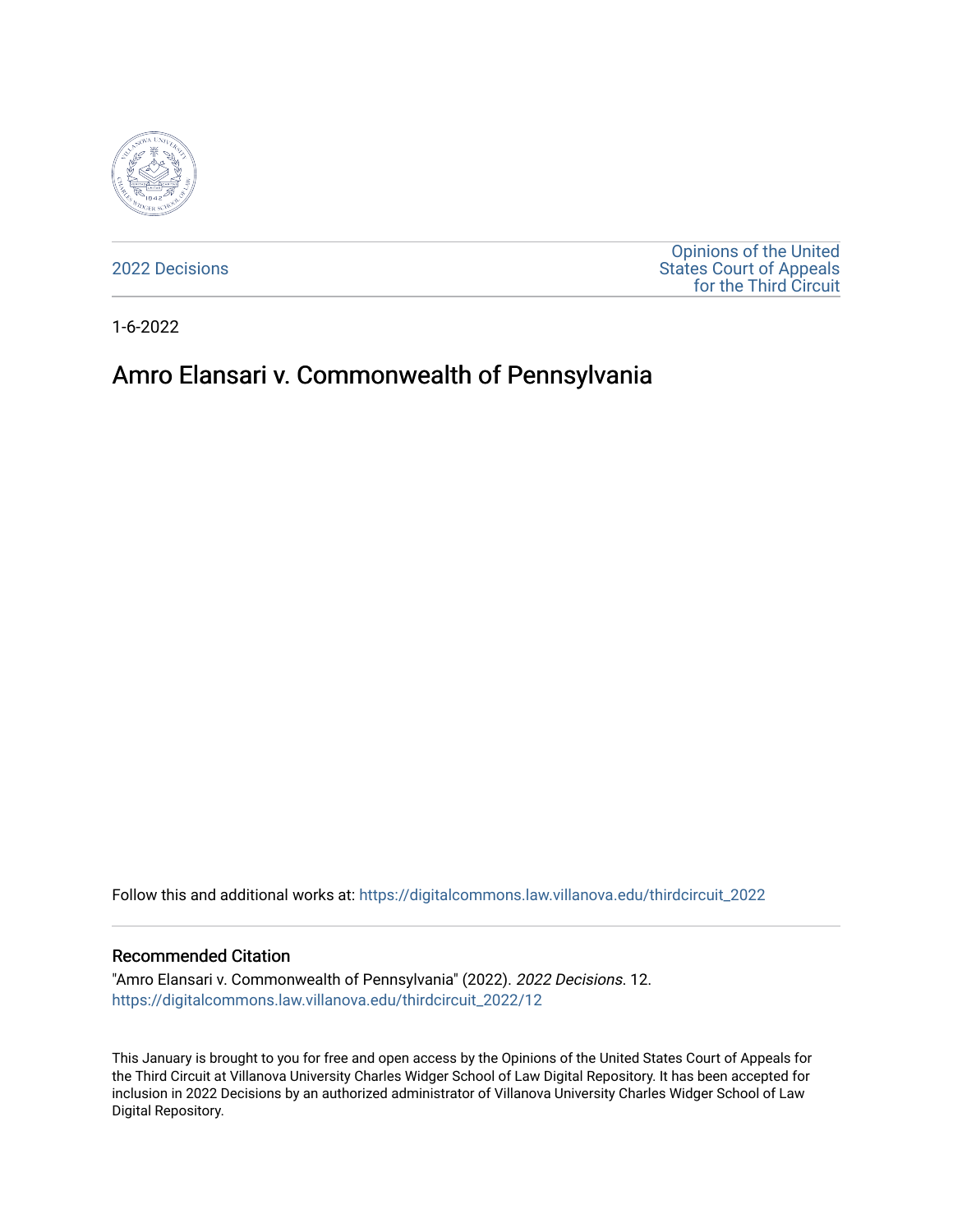### **NOT PRECEDENTIAL**

## UNITED STATES COURT OF APPEALS FOR THE THIRD CIRCUIT

\_\_\_\_\_\_\_\_\_\_\_

No. 21-1200 \_\_\_\_\_\_\_\_\_\_

# AMRO ELANSARI, Appellant

v.

## THE COMMONWEALTH OF PENNSYLVANIA \_\_\_\_\_\_\_\_\_\_\_\_\_\_\_\_\_\_\_\_\_\_\_\_\_\_\_\_\_\_\_\_\_\_\_\_

On Appeal from the United States District Court for the Eastern District of Pennsylvania (D.C. Civil Action No. 2-20-cv-06189) District Judge: Honorable Joel H. Slomsky

\_\_\_\_\_\_\_\_\_\_\_\_\_\_\_\_\_\_\_\_\_\_\_\_\_\_\_\_\_\_\_\_\_\_\_\_

Submitted Pursuant to Third Circuit LAR 34.1(a) December 17, 2021 Before: KRAUSE, BIBAS and SCIRICA, Circuit Judges

> (Opinion filed: January 6, 2022) \_\_\_\_\_\_\_\_\_\_\_

## OPINION\* \_\_\_\_\_\_\_\_\_\_\_

PER CURIAM

Before the Court is an appeal from pro se appellant Amro Elansari, who brought

suit seeking a writ of mandamus to compel the Commonwealth of Pennsylvania to

<sup>\*</sup> This disposition is not an opinion of the full Court and pursuant to I.O.P. 5.7 does not constitute binding precedent.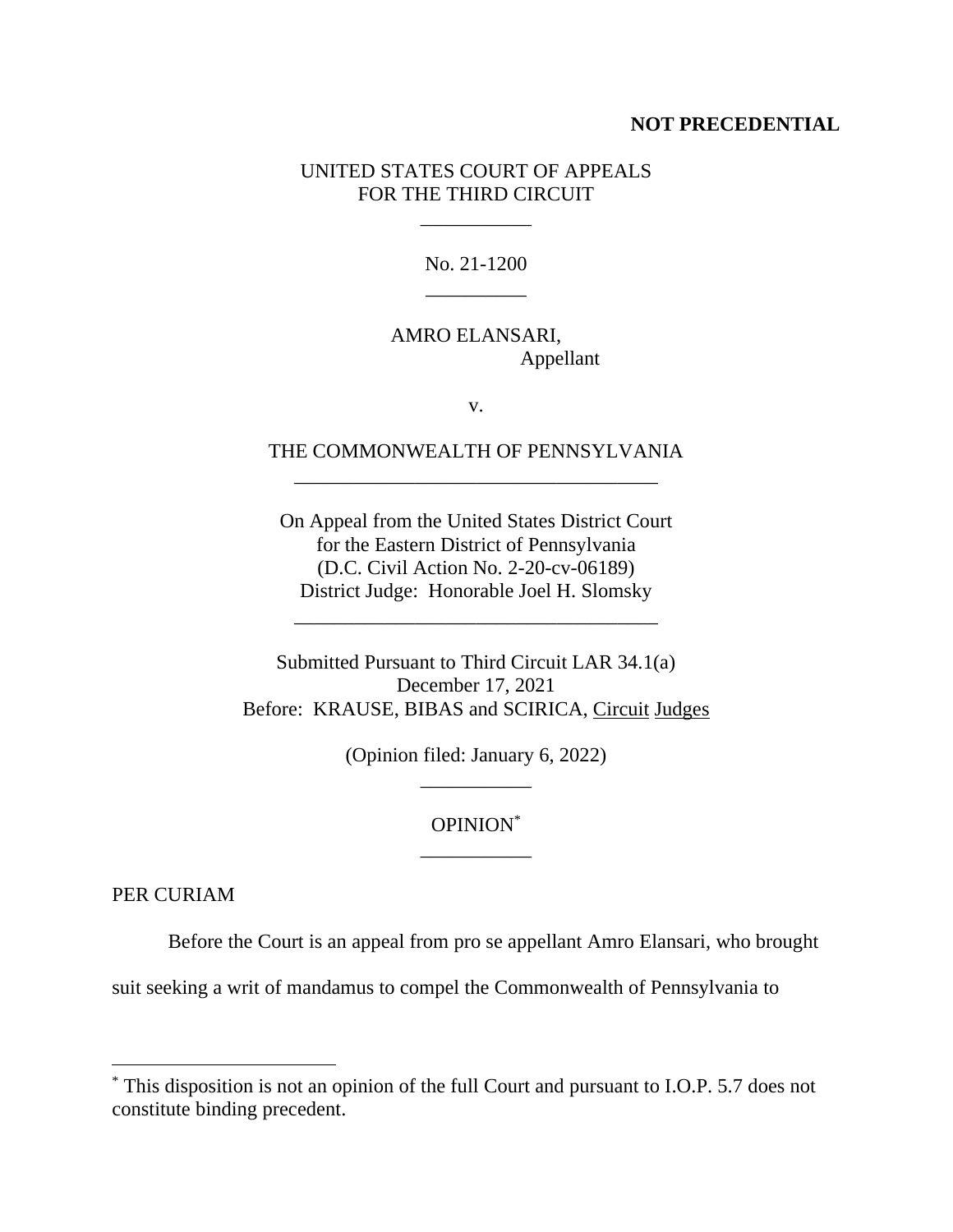legalize marijuana and expunge his criminal records. After the District Court dismissed the suit as frivolous pursuant to 28 U.S.C. § 1915(e)(2)(B)(i), Appellant filed four motions for reconsideration, all of which were denied. For the reasons that follow, we will affirm.

#### II.

Appellant, proceeding in forma pauperis, initiated this action under 28 U.S.C. § 1361 on December 7, 2020. On December 11, 2020, the District Court screened the petition under 28 U.S.C. § 1915(e)(2)(B)(i) and dismissed it as frivolous. The District Court noted that it lacked authority to grant mandamus relief against the Commonwealth and observed that it had recently dismissed a nearly identical lawsuit filed by Appellant.

On December 11, 2020, Appellant filed a motion for reconsideration and a motion to file an amended complaint that converted his mandamus petition into an action under 42 U.S.C. § 1983. On December 14, 2020, the District Court denied both motions and again observed that it had recently dismissed a lawsuit filed by Appellant on these grounds. Appellant filed a second motion to reconsider on December 14, 2020. The District Court denied this motion on January 11, 2021.

Appellant filed a third motion to reconsider on January 12, 2021. The District Court denied the motion on January 28, 2021. The District Court also noted that Appellant should file a response to show cause as to why a filing injunction should not issue that would prohibit Appellant from filing any further documents besides a notice of appeal.

2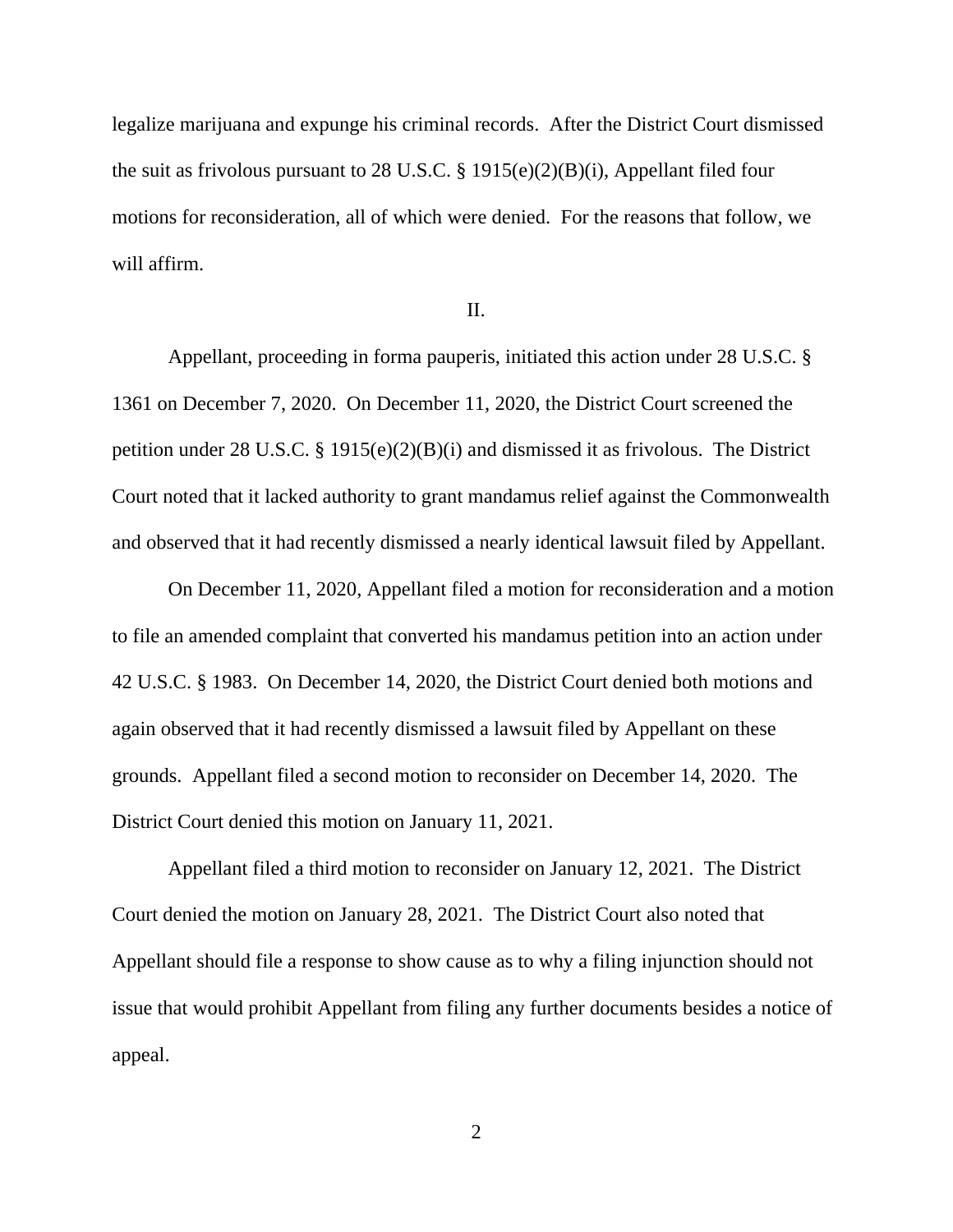Appellant filed his response to the filing injunction notice and a fourth motion to reconsider on January 29, 2021. The District Court denied the motion as untimely and enjoined Appellant from further filings in the District Court other than a notice of appeal.

On February 1, 2021, Appellant filed a notice of appeal. In this Court, Appellant has filed a brief and a motion for injunctive relief against the Commonwealth.

#### III.

We first consider our jurisdiction. In addition to challenging the orders denying the denial of his motions for reconsideration, Appellant appears to seek appellate review of the December 11, 2020 order dismissing his case as frivolous. Because Appellant's First Motion of Reconsideration was timely filed, he had 30 days from the December 14, 2020, order denying the motion to timely appeal. See Fed. R. App. P.  $4(a)(4)(A)(iv)$ . However, Appellant did not file his notice of appeal within 30 days of that order. Instead, he filed several additional motions for reconsideration, which did not further toll the time to file a notice of appeal from the order dismissing the complaint. See Turner v. Evers, 726 F.2d 112, 114 (3d Cir. 1984) (successive motions for reconsideration do not toll the time to appeal). Accordingly, we lack jurisdiction over the December 11, 2020 judgment because Appellant's February 1, 2021 notice of appeal was untimely as to that decision. Appellant's notice was also untimely as to the District Court's December 14, 2020 order denying his first motion for reconsideration.

We do have jurisdiction, however, over the orders denying Appellant's second, third, and fourth motions for reconsideration. See Long v. Atl. City Police Dep't, 670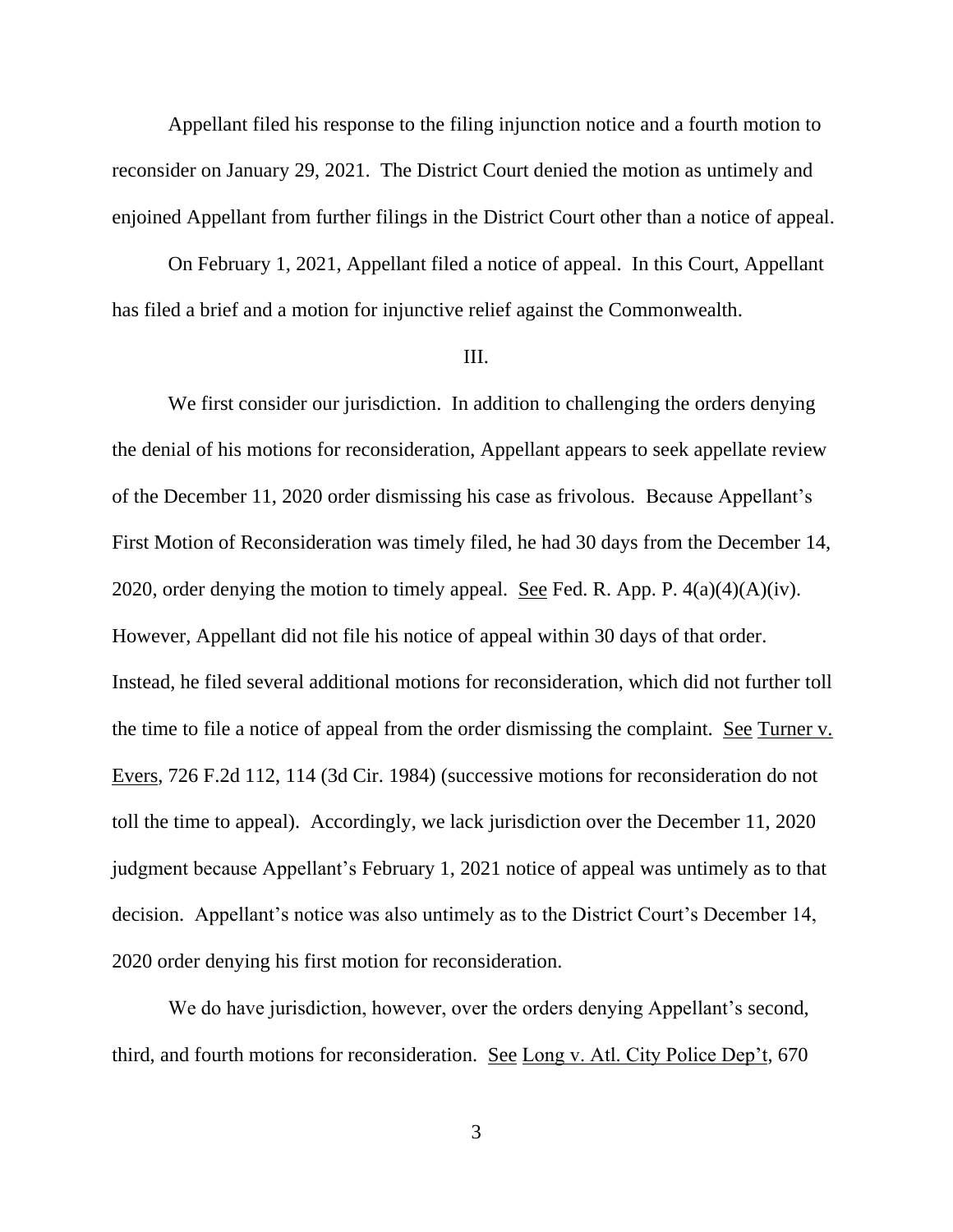F.3d 436, 446 n.19 (3d Cir. 2012) (stating that this Court has "jurisdiction to review a timely appealed order disposing of an untimely motion for reconsideration"). We review the denial of a reconsideration motion for an abuse of discretion. See Budget Blinds, Inc. v. White, 536 F.3d 244, 251 (3d Cir. 2008); Max's Seafood Cafe v. Quinteros, 176 F.3d 669, 673 (3d Cir. 1999); see also Long, 670 F.3d at 446 ("[O]ur review of the order denying reconsideration is subject to a more deferential and circumscribed standard of review than would apply if we also were to have jurisdiction to consider the underlying dismissal order[.]"). "To demonstrate an abuse of discretion, [an appellant] must show that the District Court's decision was arbitrary, fanciful or clearly unreasonable." Hart v. Elec. Arts, Inc., 717 F.3d 141, 148 (3d Cir. 2013) (quoting Moyer v. United Dominion Indus., Inc., 473 F.3d 532, 542 (3d Cir. 2007)). We construe Appellant's pro se filings liberally. See Erickson v. Pardus, 551 U.S. 89, 94 (2007) (per curiam).

#### IV.

The District Court properly denied Appellant's motions to reconsider. As the court below explained, the Commonwealth of Pennsylvania is immune from suit under the Eleventh Amendment and has not waived that immunity. See Will v. Mich. Dep't of State Police, 491 U.S. 58, 65-66 (1989); 42 Pa. Cons. Stat. § 8521(b). Appellant was not able to proceed under Ex parte Young, 209 U.S. 123 (1908), both because he named the Commonwealth as the only defendant and because the relief sought, invalidating components of Pennsylvania's criminal code, meant that the Commonwealth was the "real, substantial party in interest." Waterfront Comm'n of New York Harbor v.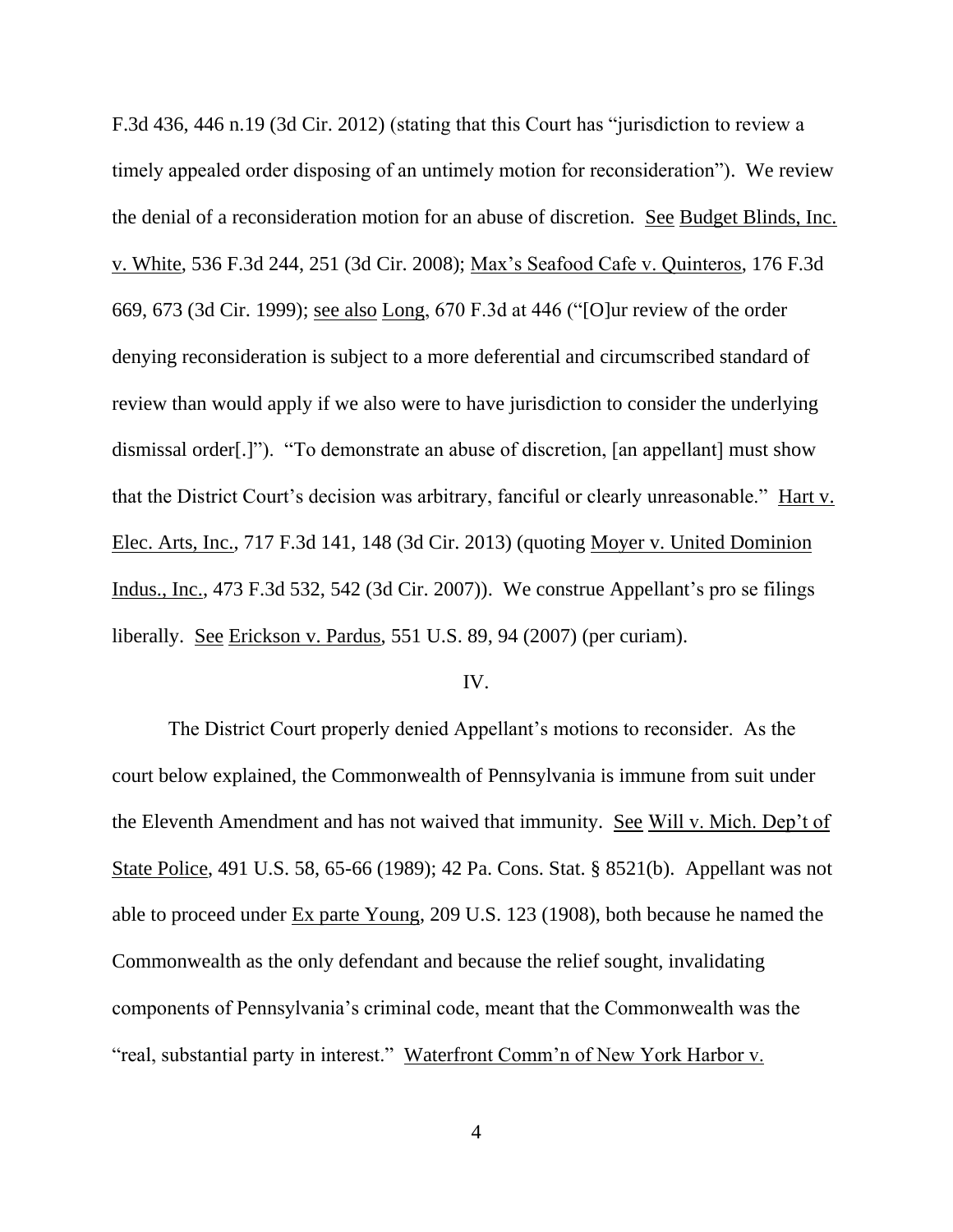Governor of N.J., 961 F.3d 234, 239 (3d Cir. 2020). To the extent that Appellant argues the District Court improperly denied his motion to reconsider his mandamus petition pursuant to 28 U.S.C. § 1361, the District Court properly concluded that such a remedy was not available. Appellant sought to compel the Commonwealth of Pennsylvania but § 1361 is limited to actions "to compel an officer or employee of the United States or any agency thereof" and the Commonwealth does not fall into either category. Id.; see Stafford v. Briggs, 444 U.S. 527, 535–36 (1980); In re Wolenski, 324 F.2d 309, 309 (3d Cir. 1963) (district court lacked jurisdiction "to issue a writ of mandamus compelling action by a state official.").

Finally, the District Court did not err in affirming the imposition of a filing injunction that prohibited Appellant from future filings in the present case. See Abdul– Akbar v. Watson, 901 F.2d 329, 331 (3d Cir. 1990). As the District Court explained, Appellant has filed several meritless lawsuits that were in all respects identical to the issues raised in the present case. Although a filing injunction is an extreme measure, it was appropriate here, given Appellant's repeated filings. See In re Packer Ave. Assocs., 884 F.2d 745, 747 (3d Cir. 1989). Moreover, the injunctions comported with due process; Appellant was put on notice by the District Court's determination that an injunction was being considered and was provided an opportunity to respond, see Schlaifer Nance & Co. v. Estate of Warhol, 194 F.3d 323, 334 (2d Cir. 1999) (holding that a motion describing the sanctionable conduct and the source of authority for the